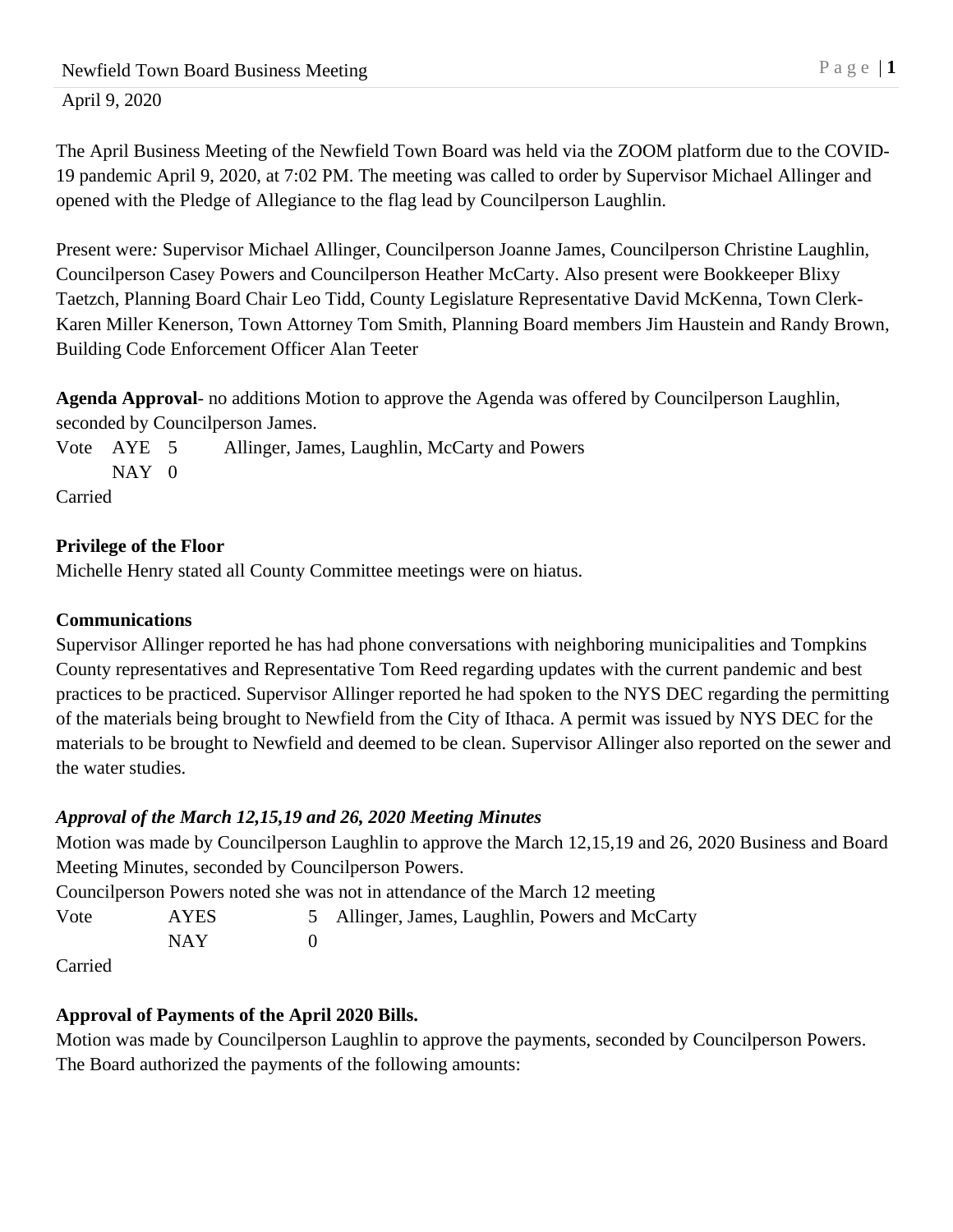| General Fund              | \$32,043.03 |
|---------------------------|-------------|
| Recreation                | \$156.78    |
| <b>Highway Fund</b>       | \$83,312.70 |
| Streetlight Fund          | \$412.35    |
| <b>Fire District Fund</b> | \$5,339.00  |
| Sewer Fund                | \$856.16    |
| Water District 1 Fund     | \$4,091.69  |
| Water District 2 Fund     | \$2,691.65  |
| Trust & Agency            | \$3,607.16  |
|                           |             |

|         |       | Vouchers were audited by Council persons Laughlin, James, Powers and McCarty |
|---------|-------|------------------------------------------------------------------------------|
| Vote    | AYES. | 5 Allinger, James, Laughlin, Powers and McCarty                              |
|         | NAY.  |                                                                              |
| Carried |       |                                                                              |

## **Reports**

*Highway Department:* Highway Superintendent Berggren was absent.

*Water/Sewer Department*: Supervisor Berggren was absent.

*Recreation*: Recreation Director Austin Kuczek's report was read by Supervisor Allinger, summer camp planning is continuing. Spring sports are still on hold, but not looking good for a potential spring season.

*Code Enforcement:* Code Officer Alan Teeter reported 3 building permits had been issued in March- 1 solar, 1 roof replacement and 1 mobile home demolition. Mr. Teeter stated most building construction is on hold as per the Governor's executive order. Also reported that new building codes will be coming out April 12, 2020, the flood plain training he was slated to attend has been canceled and the code training postponed until September.

*Planning Board*: Leo Tidd reported the Planning Board had submitted the Cornell Design Connect application for the Hamlet Revitalization Program and expect to receive an answer in early May. No site plan review applications were received. Next Planning Board Meeting will be May 6 via Zoom platform.

*Personnel & Finance:* Bookkeeper Blixy Taetzch reported the March 2020 financials, Budget Modifications, update regarding the 2019 audit, submission of the 2019 Annual Update Document, Newfield Town Court audit, financing for the Main Street Culvert project and summer camp.

*Tompkins County Legislature:* Representative David McKenna reported the Legislature meetings are being held virtually via the Zoom platform. There will be a public hearing May 19 regarding Agriculture District 1.

*Committee Reports*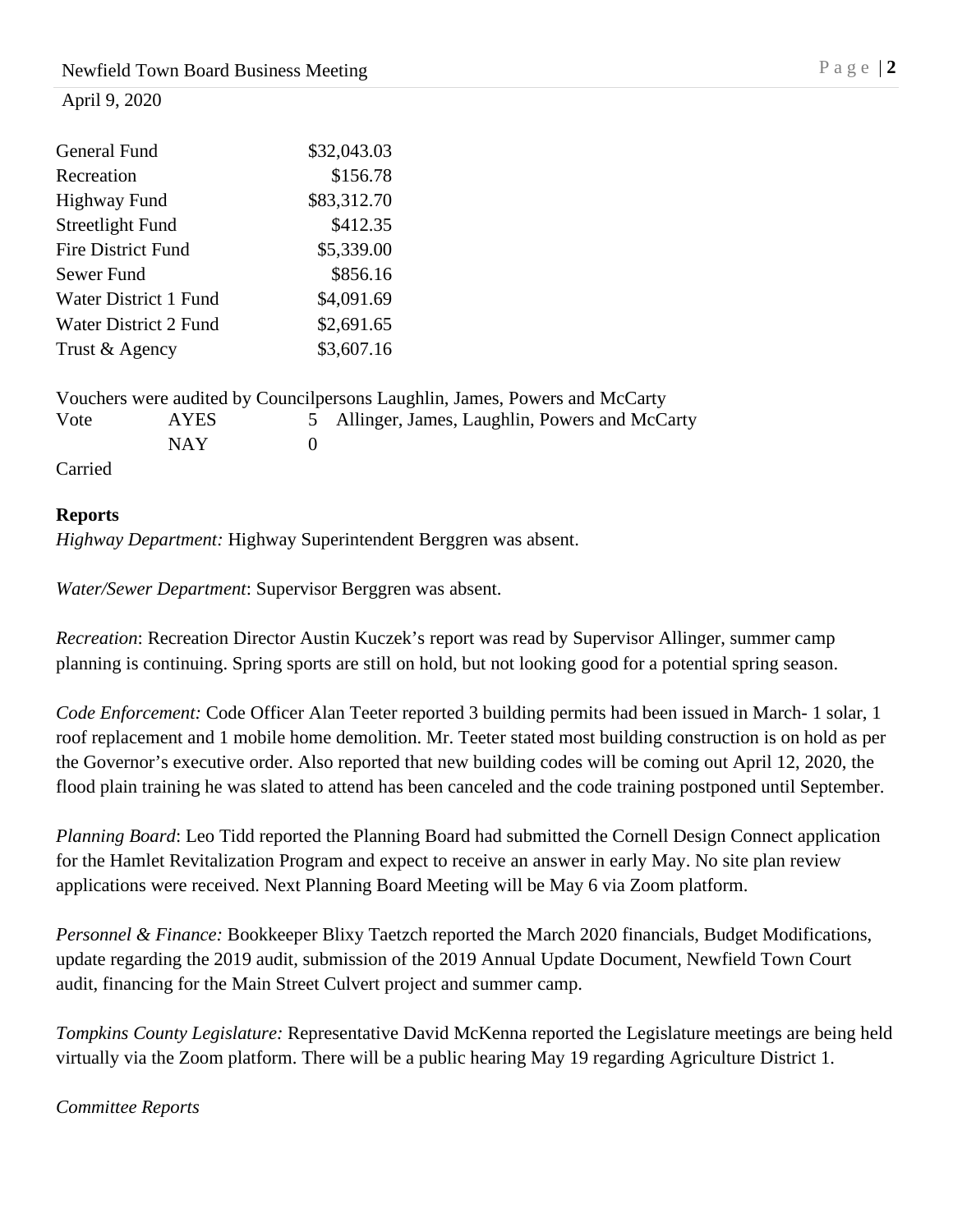*Hamlet Beautification*- Randy Brown reported the Committee did not meet in April. A community clean-up day is being planned, but no date has been set. Mr. Brown stated the summer program is looking to hire youth again. It is planned the youth would socially distance work. Mr. Brown also is working with Early Bird Farms to provide free vegetable and fruit plants for Newfield families. This is a joint program with Mr. Brown, Early Bird Farms, Tompkins County Cooperative Extension and the Newfield School District. The school will handle the sign ups and plant pick-ups will be at Early Bird Farms. There will be approximately 50 twenty-five-dollar vouchers given to program applicants. Mr. Brown asked that the Town act as the payment conduit to Early Bird Farm. Supervisor Allinger asked what the criteria would be- first come first serve Mr. Brown responded. Mr. Brown also stated he was willing to donate one thousand dollars for the Mill Park fence.

*EMC*: Michelle Henry reported there had not been any EMC meetings. Ms. Henry reported the Community Science Institute is continuing to do stream samples.

*TCCOG*: Councilperson James reported TCCOG is meeting bi-monthly. No report this month. Councilpersons James and McCarty attended the Energy Council Sub Committee meeting and had been previously reported on.

*Supervisors Report*- Supervisor Allinger provided this with his correspondence.

#### **Old Business**

*Revised Draft Subdivision Law*- Planning Board member Jim Haustein reported the draft document has been updated after the comments at the last meeting. Supervisor Allinger asked how the purposed law would be enforced, Mr. Haustein stated a permit or certificate of occupancy would not be permitted if the law was not followed. Councilperson Laughlin asked about the filing with the County Clerk, Alan Teeter responded that subdivision maps are filed with the County Clerk, after he has stamped his approval on it. The revised draft will be sent to Attorney Smith to review.

Discussion: Reconciling Junk Yard Law of 1988 with duties of Junk Yard Enforcement-Supervisor Allinger stated he submitted the 1988 Junk Yard Law to Attorney Smith to review.

#### **ACTION ITEMS**

#### *Main Street Culvert Project Financing*

Councilperson James motioned to amend the May 2019 Bond Resolution, seconded by Councilperson Laughlin **SECOND AMENDED AND RESTATED BOND RESOLUTION OF THE TOWN BOARD OF THE TOWN OF NEWFIELD, TOMPKINS COUNTY, NEW YORK (THE "TOWN"), AMENDING AND RESTATING IN ITS ENTIRETY A BOND RESOLUTION OF THE TOWN DATED MARCH 14, 2019, AS PREVIOUSLY AMENDED AND RESTATED BY AN AMENDED AND RESTATED BOND RESOLUTION OF THE TOWN DATED MAY 15, 2019, AUTHORIZING THE TOWN TO UNDERTAKE THE MAIN STREET BRIDGE REHABILITATION PROJECT;**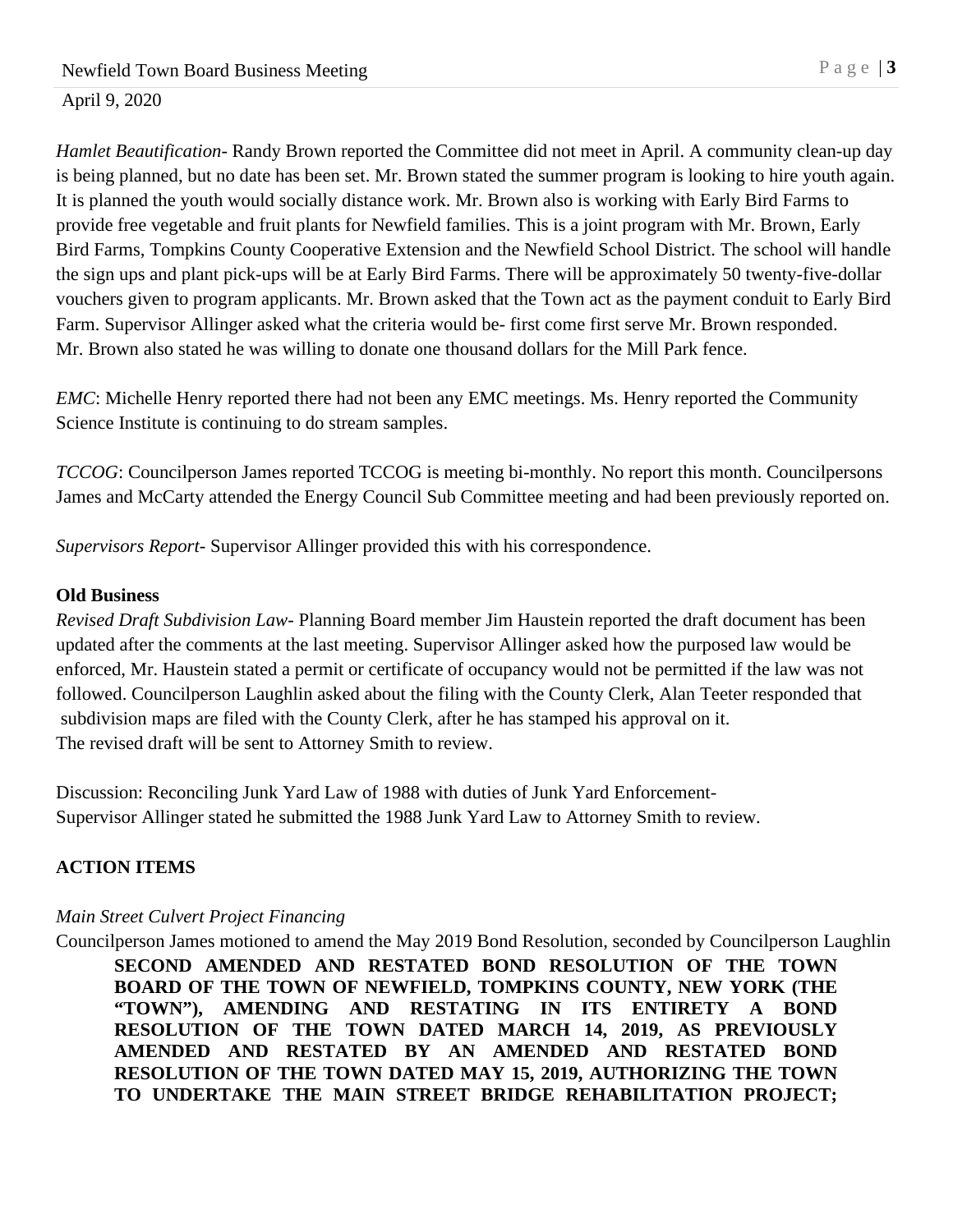#### **ESTIMATING THAT THE TOTAL COST THEREOF IS \$834,970; APPROPRIATING SAID AMOUNT THEREFOR; AND AUTHORIZING THE ISSUANCE OF \$700,000 IN SERIAL BONDS OF THE TOWN TO FINANCE SAID APPROPRIATION**

**WHEREAS**, the Town Board (the "Town Board") the Town of Newfield, Tompkins County, New York (the "Town"), by a Bond Resolution adopted on March 14, 2019 (the "Original Bond Resolution") authorized the issuance of serial bonds and bond anticipation notes of the Town in the principal amount of \$250,000 to undertake the reconstruction and rehabilitation of the existing bridge on Main Street over West Branch Cayuga Inlet, including the reconstruction, rehabilitation or replacement of deteriorating supporting structural steel, the replacement, reconstruction or resurfacing of the bridge deck and road surface, and the reconstruction or replacement of curbing, sidewalks and rails including all ancillary and incidental improvements, costs and expenses in connection therewith (collectively, the "Project") and determined that the maximum estimated cost of the aforementioned specific object or purpose was \$607,000; and

**WHEREAS**, by its Amended and Restated Bond Resolution adopted on May 15, 2019 (the "First Amended and Restated Bond Resolution"), the Town Board amended and restated the Original Bond Resolution in its entirety so as to (i) increase the maximum estimated cost of the Project from \$607,000 to \$678,000; (ii) appropriate said increased amount; (iii) increase the amount of bonds authorized thereunder to finance the cost of the Project from \$607,000 to \$678,000; and (iv) restated the plan of finance set forth therein; and

**WHEREAS**, the Town has learned that, due to further increases in certain costs of the entire Project, the estimated maximum cost of the Project has increased from \$678,000 to \$834,970 and the estimated amount of bonds or bond anticipation notes that the Town will need to issue to finance the Project (including bond anticipation notes to be issued in anticipation of the receipt of Federal and State aid payments) has increased from \$250,000 to \$700,000; and

**WHEREAS**, the Board now intends to amend and restate the First Amended and Restated Bond Resolution in its entirety pursuant to the terms of this resolution for the purpose of (i) increasing the maximum estimated cost of the Project from \$678,000 to \$834,970; (ii) appropriating said increased amount; (iii) restating the plan of finance set forth therein to include \$667,976 in Federal aid (80%) and \$125,245 in State aid (15%); (iv) increasing the amount of bonds authorized thereunder to finance the cost of the Project from \$250,000 to \$700,000; and (v) decreasing the period of probable usefulness of the aforementioned class of objects or purposes to five (5) years, pursuant to subdivision 89. of paragraph a. of Section 11.00 of the Law.

**NOW, THEREFORE, BE IT RESOLVED**, by the Town Board of the Town of Newfield, Tompkins County, New York (by the favorable vote of not less than two-thirds of all the members of such body), to amend and restate in its entirety the Original Bond Resolution, as previously amended and restated by the First Amended and Restated Bond Resolution, to read as follows: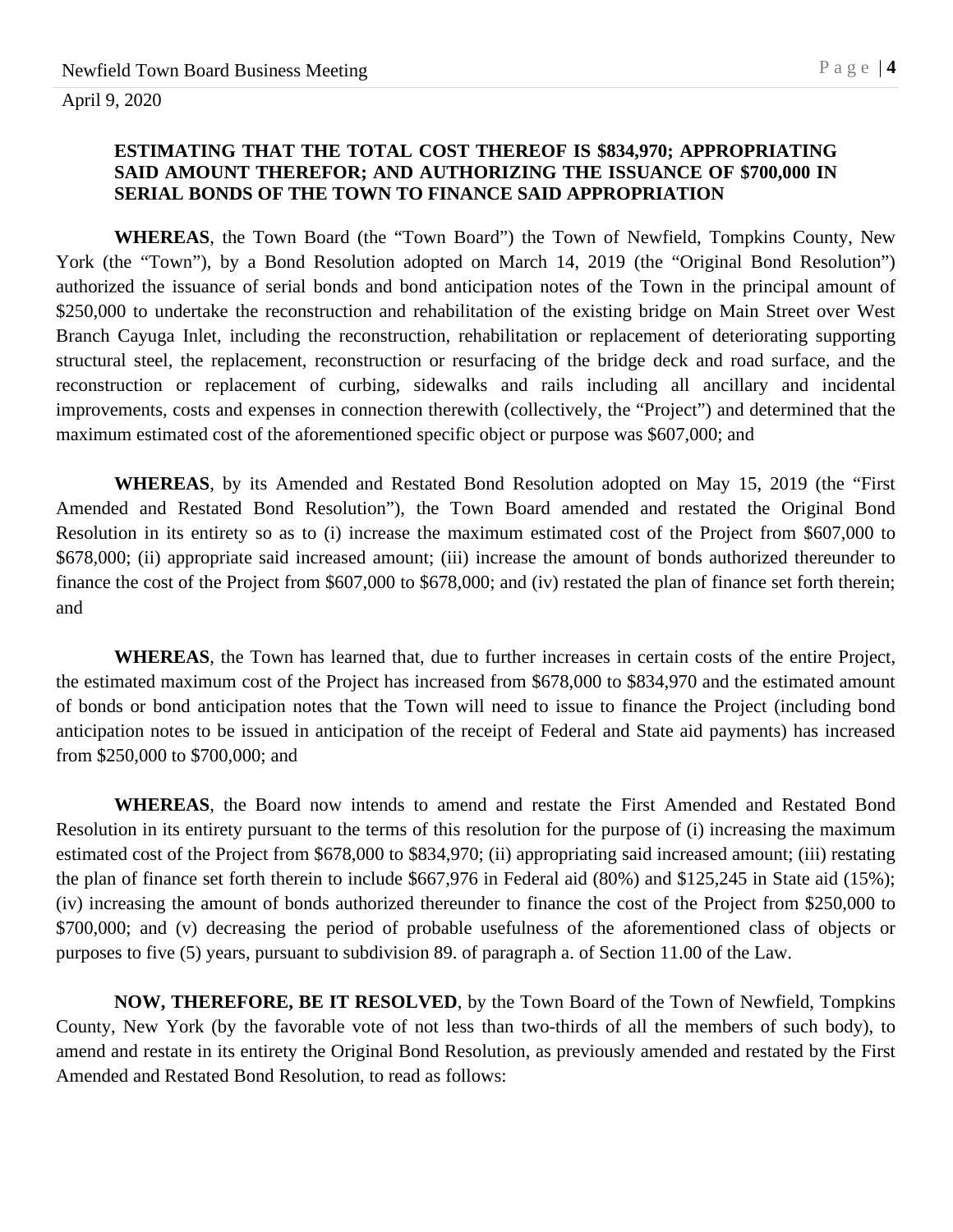SECTION 1. The Town is hereby authorized to undertake the reconstruction and rehabilitation of the existing bridge on Main Street over West Branch Cayuga Inlet, including the reconstruction, rehabilitation or replacement of deteriorating supporting structural steel, the replacement, reconstruction or resurfacing of the bridge deck and road surface, and the reconstruction or replacement of curbing, sidewalks and rails including all ancillary and incidental improvements, costs and expenses in connection therewith (collectively, the "Project"). It is hereby determined that the maximum estimated cost of the aforementioned specific object or purpose is \$834,970 said amount is hereby appropriated therefor and the plan for the financing thereof shall consist of (i) the expenditure of \$667,976 in grant monies expected to be received by the Town from the Federal Government and \$125,245 in grant monies expected to be received by the Town from the State Department of Transportation with respect to the Project to either directly pay certain costs of the Project or to reimburse such costs (including the repayment of portions of any bond anticipation notes issued under the authority of this resolution); (ii) the issuance of up to \$700,000 in serial bonds of the Town authorized to be issued pursuant to this section, or bond anticipation notes issued in anticipation of such serial bonds; and (iii) unless paid from other sources, the levy and collection of taxes on all the taxable real property in the Town to pay the principal of said bonds and the interest thereon as the same shall become due and payable.

SECTION 2. Serial bonds of the Town (including, without limitation, statutory installment bonds) in the principal amount of \$700,000 are hereby authorized to be issued pursuant to provisions of Local Finance Law, constituting Chapter 33-a of the Consolidated Laws of the State of New York (the "Law") to finance the aforementioned object or purpose.

SECTION 3. It is hereby determined that the period of probable usefulness of the aforementioned class of object or purpose is five (5) years, pursuant to subdivisions 10. and 89. of paragraph a. of Section 11.00 of the Law.

SECTION 4. The final maturity of the bonds herein authorized to be issued shall not be in excess of five (5) years measured from the date of issuance of the first serial bond or bond anticipation note issued pursuant to this resolution.

SECTION 5. The temporary use of available funds of the Town, not immediately required for the purpose or purposes for which the same were borrowed, raised or otherwise created, is hereby authorized pursuant to Section 165.10 of the Law, for the capital purposes described in this resolution. The Town shall reimburse such expenditures with the proceeds of the bonds or bond anticipation notes authorized by this resolution. This resolution shall constitute a declaration of "official intent" to reimburse the expenditures authorized herein with the proceeds of the bonds and bond anticipation notes authorized herein, as required by United States Treasury Regulations Section 1.150-2.

SECTION 6. Each of the serial bonds authorized by this resolution and any bond anticipation notes issued in anticipation of said bonds shall contain the recital of validity prescribed by Section 52.00 of the Law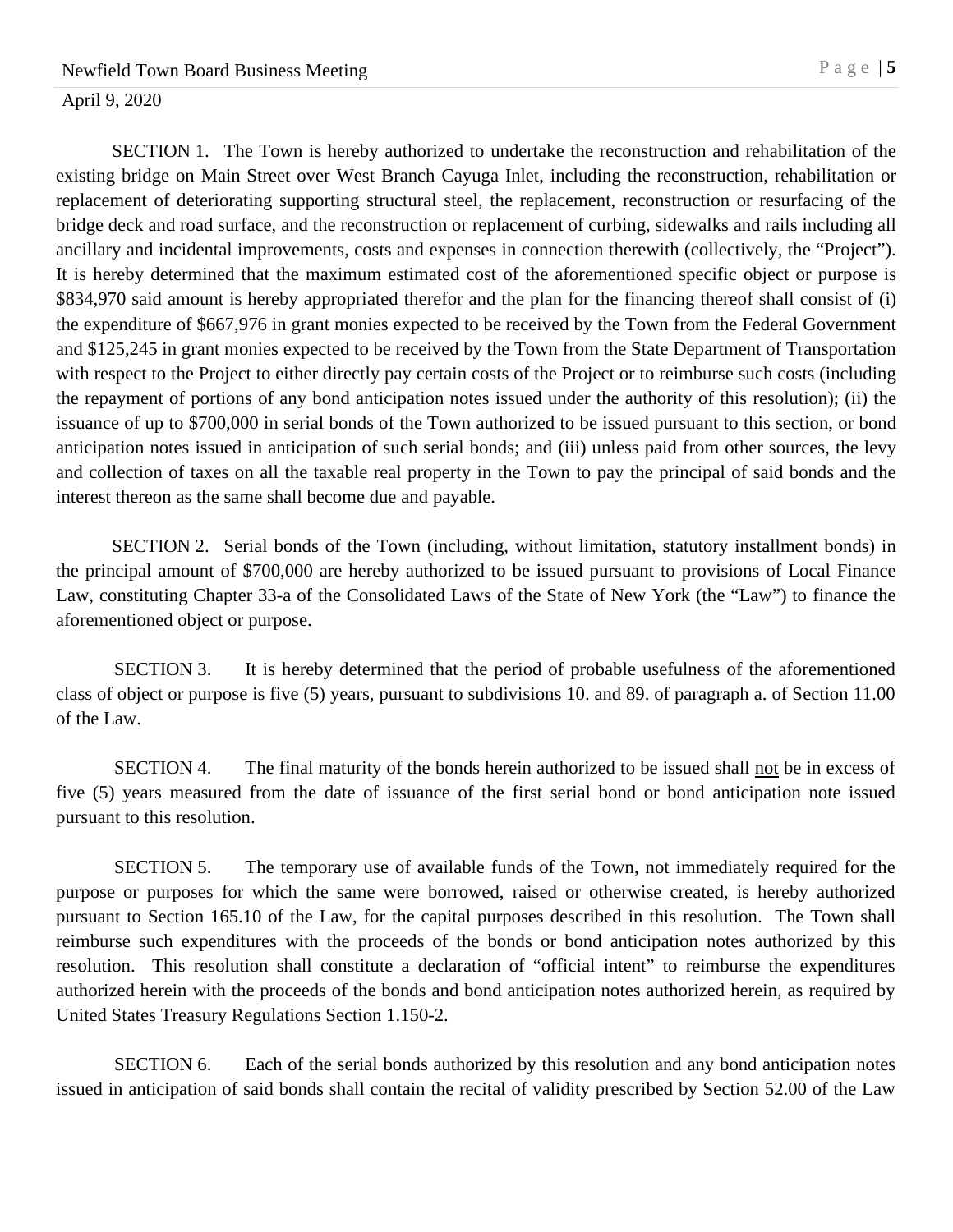and said serial bonds and any bond anticipation notes issued in anticipation of said bonds shall be general obligations of the Town, payable as to both principal and interest by a general tax upon all the real property within the Town subject to applicable statutory limits, if any. The faith and credit of the Town are hereby irrevocably pledged to the punctual payment of the principal and interest on said serial bonds and bond anticipation notes and provisions shall be made annually in the budget of the Town by appropriation for (a) the amortization and redemption of the bonds and bond anticipation notes to mature in such year and (b) the payment of interest to be due and payable in such year.

SECTION 7. Subject to the provisions of this resolution and of the Law, pursuant to the provisions of Section 30.00 relative to the authorization of the issuance of serial bonds and bond anticipation notes or the renewals of said obligations and of Sections 21.00, 50.00, 54.90, 56.00 through 60.00, 62.10 and 63.00 of the Law, the powers and duties of the Town Board relative to authorizing serial bonds and bond anticipation notes and prescribing terms, form and contents as to the sale and issuance of bonds herein authorized, including without limitation the determination of whether to issue bonds having substantially level or declining debt service and all matters related thereto, and of any bond anticipation notes issued in anticipation of said bonds, and the renewals of said bond anticipation notes, are hereby delegated to the Town Supervisor, as the chief fiscal officer of the Town (the "Town Supervisor"). Such notes shall be of such terms, form and contents as may be prescribed by said Town Supervisor consistent with the provisions of the Law. Further, pursuant to paragraph b. of Section 11.00 of the Law, in the event that bonds to be issued for any of the class of objects or purposes authorized by this resolution are combined for sale, pursuant to paragraph c. of Section 57.00 of the Law, with bonds to be issued for one or more objects or purposes authorized by other resolutions of the Town Board, then the power of the Town Board to determine the "weighted average period of probable usefulness" (within the meaning of paragraph a. of Section 11.00 of the Law) for such combined objects or purposes is hereby delegated to the Town Supervisor, as the chief fiscal officer of the Town.

SECTION 8. The Town Supervisor is hereby further authorized to take such actions and execute such documents as may be necessary to ensure the continued status of the interest on the bonds authorized by this resolution and any notes issued in anticipation thereof, as excludable from gross income for federal income tax purposes pursuant to Section 103 of the Internal Revenue Code of 1986, as amended (the "Code") and to designate the bonds authorized by this resolution and any notes issued in anticipation thereof, if applicable, as "qualified tax-exempt bonds" in accordance with Section  $265(b)(3)(B)(i)$  of the Code.

SECTION 9. The Town Supervisor is further authorized to enter into a continuing disclosure undertaking with or for the benefit of the initial purchasers of the bonds or notes in compliance with the provisions of Rule 15c2-12, promulgated by the Securities and Exchange Commission pursuant to the Securities Exchange Act of 1934.

SECTION 10. The Town Board hereby determines that the Project constitutes a "Type II" action within the meaning of the State Environmental Quality Review Act and the regulations of the New York State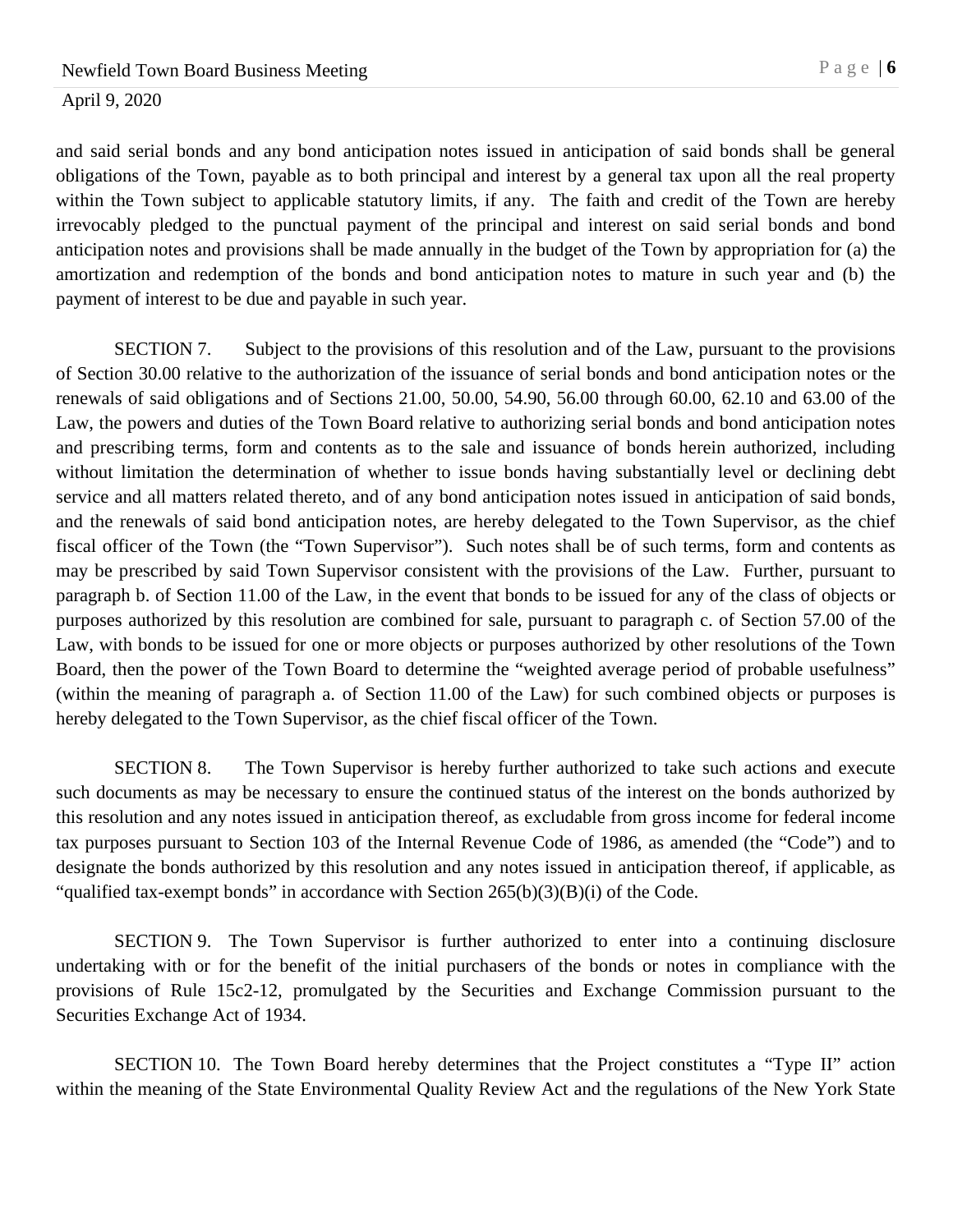Department of Environmental Conservation thereunder (collectively, "SEQRA") and that no further action under SEQRA with respect to the Project need be taken by the Town Board as a condition precedent to the adoption of this resolution.

SECTION 11. The intent of this resolution is to give the Town Supervisor sufficient authority to execute those applications, agreements and instruments, or to do any similar acts necessary to affect the issuance of the aforesaid serial bonds or bond anticipation notes without resorting to further action of the Town Board.

SECTION 12. The validity of the bonds authorized by this resolution and of any bond anticipation notes issued in anticipation of said bonds may be contested only if:

(a) such obligations are authorized for an object or purpose for which the Town is not authorized to expend money; or

(b) the provisions of law which should be complied with at the date of the publication of such resolution are not substantially complied with,

and an action, suit or proceeding contesting such validity is commenced within twenty (20) days after the date of such publication; or

(c) such obligations are authorized in violation of the provisions of the constitution.

SECTION 13. The Town Clerk is hereby authorized and directed to cause a copy of this resolution, or a summary thereof, to be published, together with a notice attached in substantially the form as prescribed in Section 81.00 of the Law, in the official newspaper(s) of the Town for such purpose.

SECTION 14. This resolution shall take effect immediately.

| Roll Call Vote |        | AYES 5 Allinger, James, Laughlin, McCarty and Powers |
|----------------|--------|------------------------------------------------------|
|                | NAYS 0 |                                                      |

Carried

*Approve Contract with Municipal Solutions, Inc- Contract Culvert BAN* Councilperson Laughlin motioned to approve the Supervisor Allinger to sign the contract agreement with Municipal Solutions, Inc. Seconded Councilperson Powers Roll Call Vote AYES 5 Allinger, James, Laughlin, McCarty and Powers NAYS 0

Carried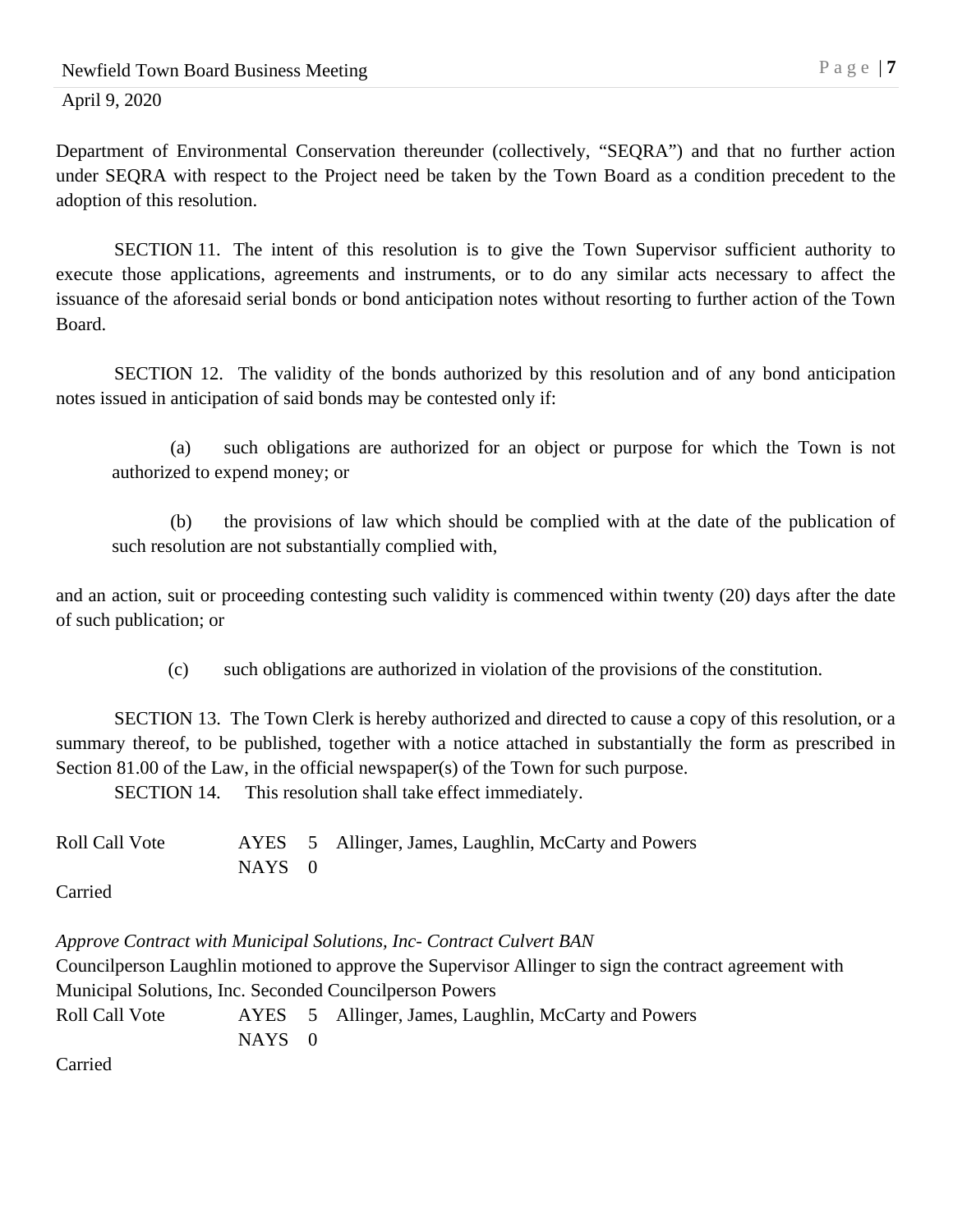## *RESOLUTION NO. 34-2020 – Creation of Additional Camp Counselor Positions*

WHEREAS: The Town of Newfield operates a Health Department certified summer camp for six weeks every summer, and

WHEREAS: It is necessary to employ youth in Camp Counselor positions to operate the summer camp, and

WHEREAS: Up to twenty (20) camp counselors may be required to operate the summer camp, be it

THEREFORE, BE IT RESOLVED: The Newfield Town Board authorizes the creation of twenty (20) Camp Counselor positions.

Motion was made by Councilperson Powers approving authorization of additional camp counselor positions. Motion seconded by Councilperson Laughlin.

Roll Call Vote AYES 5 Allinger, James, Laughlin, McCarty and Powers  $NAYS \t0$ 

Carried

#### *Acceptance of Newfield of Newfield Town Court Audit*

Blixy Taetzch- Town Bookkeeper provided her written report of her audit of the Newfield Town Court. Ms. Taetzch stated she had reviewed the Court financials and felt they were in good order, she also included recommendations.

Motion was made by Councilperson James to accept the Newfield Town Court Audit, seconded by Councilperson Laughlin.

Roll Call Vote AYES 5 Allinger, James, Laughlin, McCarty and Powers NAYS 0

Carried

*Resolution No. 35-2020* RESOLUTION NO. 35-2020 – Approval of April 2020 Budget Modifications

WHEREAS, it is necessary to modify the 2020 budget based on updated estimates of revenues and expenses in 2020, and

WHEREAS, a detailed listing of each budget adjustment by Fund has been provided below, be it therefore

RESOLVED, that the Newfield Town Board approves the budget modifications as outlined below.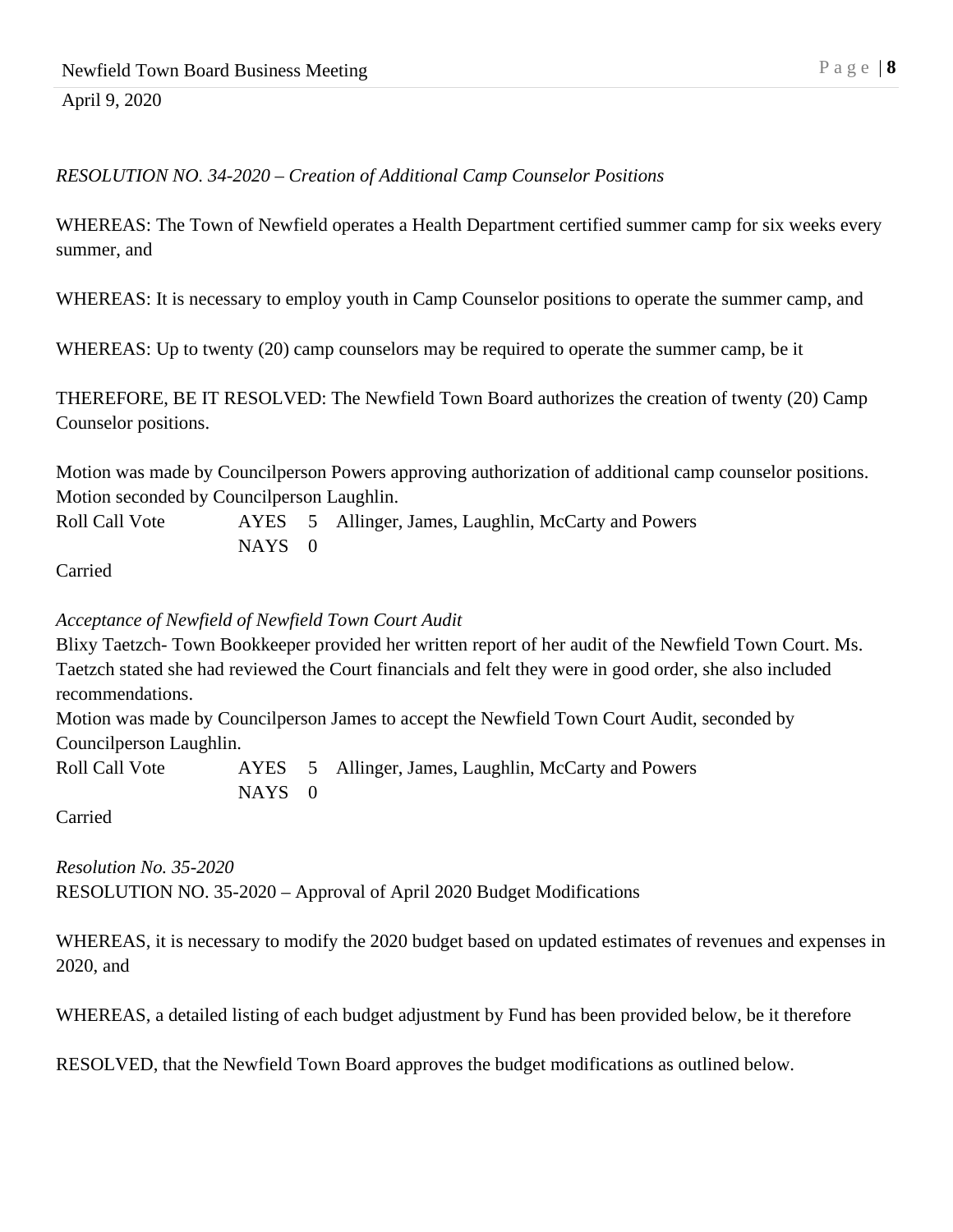|                                      |                                              |    |           | Increase/        |                 |           |
|--------------------------------------|----------------------------------------------|----|-----------|------------------|-----------------|-----------|
| Account#                             | Original Budget<br><b>Account Name</b>       |    |           | (Decrease)       | Modified Budget |           |
| <b>GENERAL FUND REVENUE</b>          |                                              |    |           |                  |                 |           |
| A3021                                | State Aid - Court                            | \$ |           | \$<br>750.00     | \$              | 750.00    |
| <b>Total Revenue Adjustments</b>     |                                              |    |           | \$<br>750.00     |                 |           |
|                                      |                                              |    |           |                  |                 |           |
| <b>GENERAL FUND EXPENSES</b>         |                                              |    |           |                  |                 |           |
| A1110.112                            | Town Justice - Court Clerks                  | \$ | 33,280.00 | \$<br>(400.00)   | \$              | 32,880.00 |
| A1110.19                             | Town Justice - Emergency Closing             | \$ |           | \$<br>400.00     | \$              | 400.00    |
| A1110.401                            | Town Justice - Grant Expenditures            | \$ |           | \$<br>750.00     | \$              | 750.00    |
| A1410.11                             | Town Clerk - Deputy Clerk                    | \$ | 20,000.00 | \$<br>(135.00)   | \$              | 19,865.00 |
| A1410.19                             | Town Clerk - Emergency Closing               | \$ |           | \$<br>135.00     | \$              | 135.00    |
| A3310.1                              | Traffic Control - Personal Services          | \$ | 4,440.00  | \$<br>(120.00)   | \$              | 4,320.00  |
| A3310.19                             | <b>Traffic Control - Emergency Closing</b>   | \$ |           | \$<br>120.00     | \$              | 120.00    |
| A5010.11                             | Superintendent of Highways - Clerk           | \$ | 11,713.00 | \$<br>(160.00)   | \$              | 11,553.00 |
| A5010.19                             | Superintendent of Highways - Emergency Close | \$ |           | \$<br>160.00     | \$              | 160.00    |
| A5132.2                              | Garage - Equipment                           | \$ | 8,000.00  | \$<br>750.00     | \$              | 8,750.00  |
| A5010.4                              | Superintentent of Highways - Contractual     | \$ | 1,000.00  | \$<br>(750.00)   | \$              | 250.00    |
| A9055.8                              | Disability Insurance                         | \$ | 835.00    | \$<br>2,665.00   | \$              | 3,500.00  |
| A9060.8                              | <b>Health Insurance</b>                      | \$ | 78,250.00 | \$<br>(2,665.00) | \$              | 75,585.00 |
| <b>Total Expenditure Adjustments</b> |                                              |    |           | \$<br>750.00     |                 |           |

| Account #                            | <b>Account Name</b>                 | Original Budget | Increase/<br>(Decrease) | Modified Budget |  |  |
|--------------------------------------|-------------------------------------|-----------------|-------------------------|-----------------|--|--|
| <b>HIGHWAY FUND EXPENSES</b>         |                                     |                 |                         |                 |  |  |
| DA5110.1                             | General Repairs - Personal Service  | 205,000.00      | (5,000.00)              | 200,000.00      |  |  |
| DA5110.19                            | General Repairs - Emergency Closing |                 | 5,000.00                | 5,000.00        |  |  |
|                                      |                                     |                 |                         |                 |  |  |
| <b>Total Expenditure Adjustments</b> |                                     |                 | -                       |                 |  |  |

Motion was made by Councilperson James accepting the April 2020 budget modifications as presented. Motion seconded by Councilperson Powers.

Roll Call Vote AYES 5 Allinger, James, Laughlin, McCarty and Powers NAYS 0

Carried

Newfield Planning Board Appointments of Randy Brown and Brenda Lapp

Motion was made by Councilperson Powers approving the appointments of Randy Brown and Brenda Lapp to 5-year terms, seconded by Councilperson James.

Roll Call Vote AYES 5 Allinger, James, Laughlin, McCarty and Powers NAYS 0

Carried